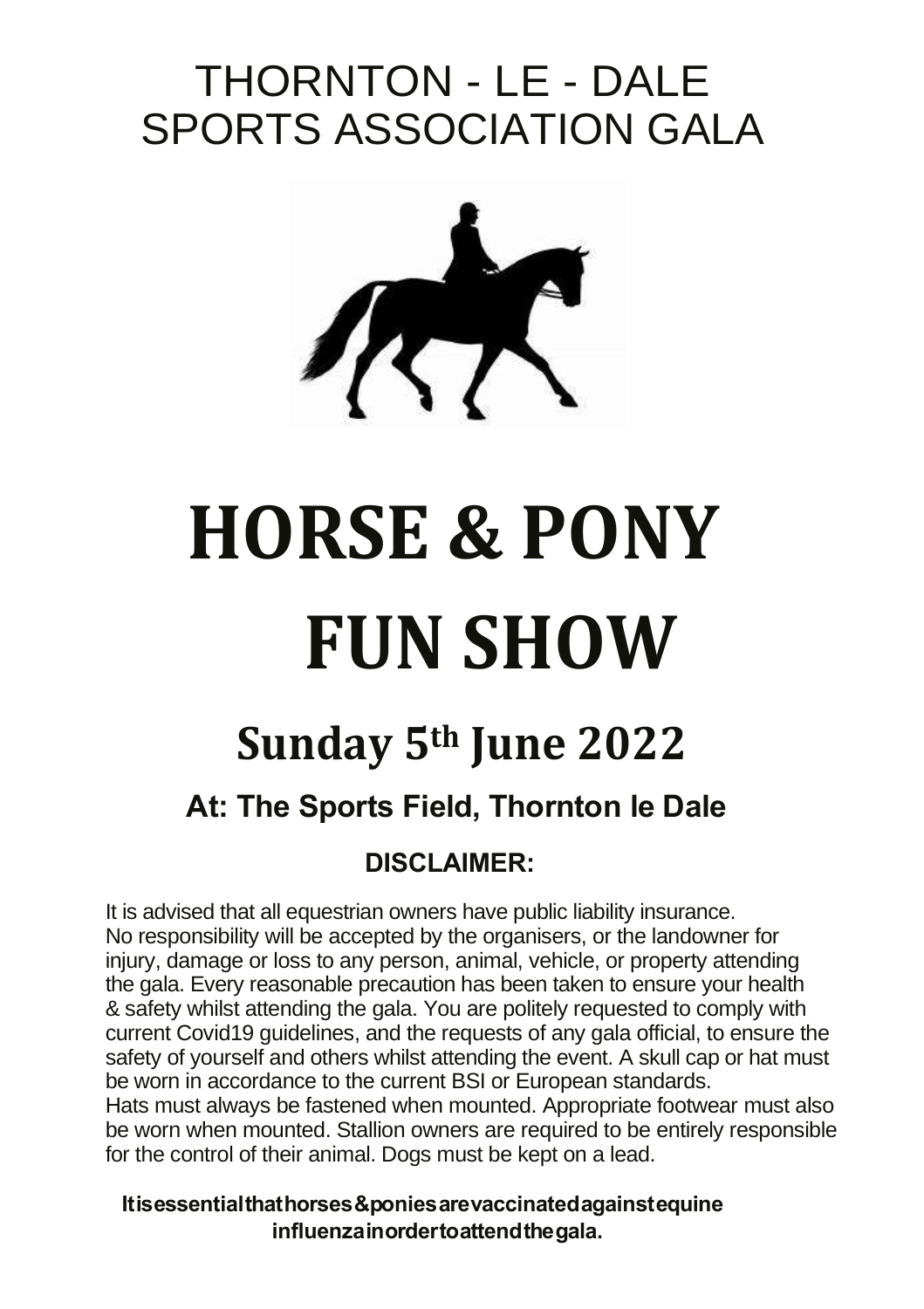# **SHOWING CLASSES**

## **ENTRY FEES - £7.00 Per Class – Pre-Entries Only**

Queens Platinum Jubilee Rosettes 1<sup>st</sup> - 4<sup>th</sup> place, plus SUPREME CHAMPIONSHIP SASHES & various trophies to be won.

#### **RING ONE:** (Start at 09:00hrs Prompt)

**Class 1 - Young Stock In Hand** - Horse or Pony - yearling, 2 & 3yr olds.

**Class 2 - Coloured Shetland Pony In Hand** - Open to all varieties. (NOT to enter class 3)

**Class 3 - Coloured Horse or Pony In Hand** - Open to all varieties

**Class 4 - Best Condition Pony In Hand** – Not exceeding 14.2hh

**Class 5 - Junior Novice Rider** - Walk trot class, rider 14yrs & under - No lead reins.

**Class 6- Best Shetland Pony In Hand** - Standard & Miniature Breeds

**Class 7 - Ridden Pony** - Not exceeding 14.2hh, 4yrs old & over. No lead reins.

**Class 8 - Mountain & Moorland Small Breeds In Hand** - Sec A, B, Dartmoor & Exmoor only.

**Class 9 - Tiny Tots Pony** - Rider 5yrs & under – Rosettes for all.

**Class 10 - Lead Rein Pony** - Rider 6 to 8yrs – Rosettes for all.

**Class 11 - First Ridden** - Rider 10yrs & Under (Not to have entered class 10) – Rosettes for all.

**Class 12 - Mountain & Moorland Small Breeds Ridden** - Sec A, B, Dartmoor & Exmoor only. Lead reins permitted.

**Class 13 - Veteran Horse or Pony** - Over 15 years of age.

Ring 1 Championship - 1st & 2<sup>nd</sup> Prize Winners from Classes 1 -13

#### **Championships kindly sponsored by Wm. McIvor & Son, Pickering &**

**Country Pursuit Images Photography**

#### **RING TWO:** (Start at 09:00hrs Prompt)

**Class 14 - Tack & Turnout -** Ridden Horse or Pony

**Class 15 - Likely Youngster Ridden -** Horse or Pony 4 - 6yrs

**Class 16 - Senior Novice Rider -** Walk trot class, rider 15yrs & over. No lead reins

**Class 17 - Mountain & Moorland Large Breeds In Hand -** Sec C, D, Connemara, Dales, Fell, Highland and New Forest.

**Class 18 - Best Condition Horse -** Exceeding 14.2hh, in hand or ridden

**Class 19 - Coloured Horse or Pony Ridden -** Open to all varieties. Lead rein permitted.

**Class 20 - Hunter Type Horse or Pony -** To include canter & jump

**Class 21 - Pony Club Pony -** Not exceeding 14.2hh, riders 16yrs & under. No lead reins.

**Class 22 - Riding Club Horse -** Exceeding 14.2hh, rider 17yrs & Over

**Class 23 - Heavy Horse In Hand –** Open to all heavy horse breeds

**Class 24 - Ridden Horse -** Exceeding 14.2hh, 4yrs & over

**Class 25 - Mountain & Moorland Large Breeds Ridden -** Sec C, D, Connemara, Dales, Fell, Highland and New Forest.

**Class 26 - Ridden Cob -** To include traditional & non-traditional.

**Class 27 - Ridden Heavy Horse -** Open to all heavy horse breeds

Ring 2 Championship -1<sup>st</sup> & 2<sup>nd</sup> Prize Winners from Classes 14 - 27

#### **Championships kindly sponsored by Wm. McIvor & Son, Pickering & Country Pursuit Images Photography**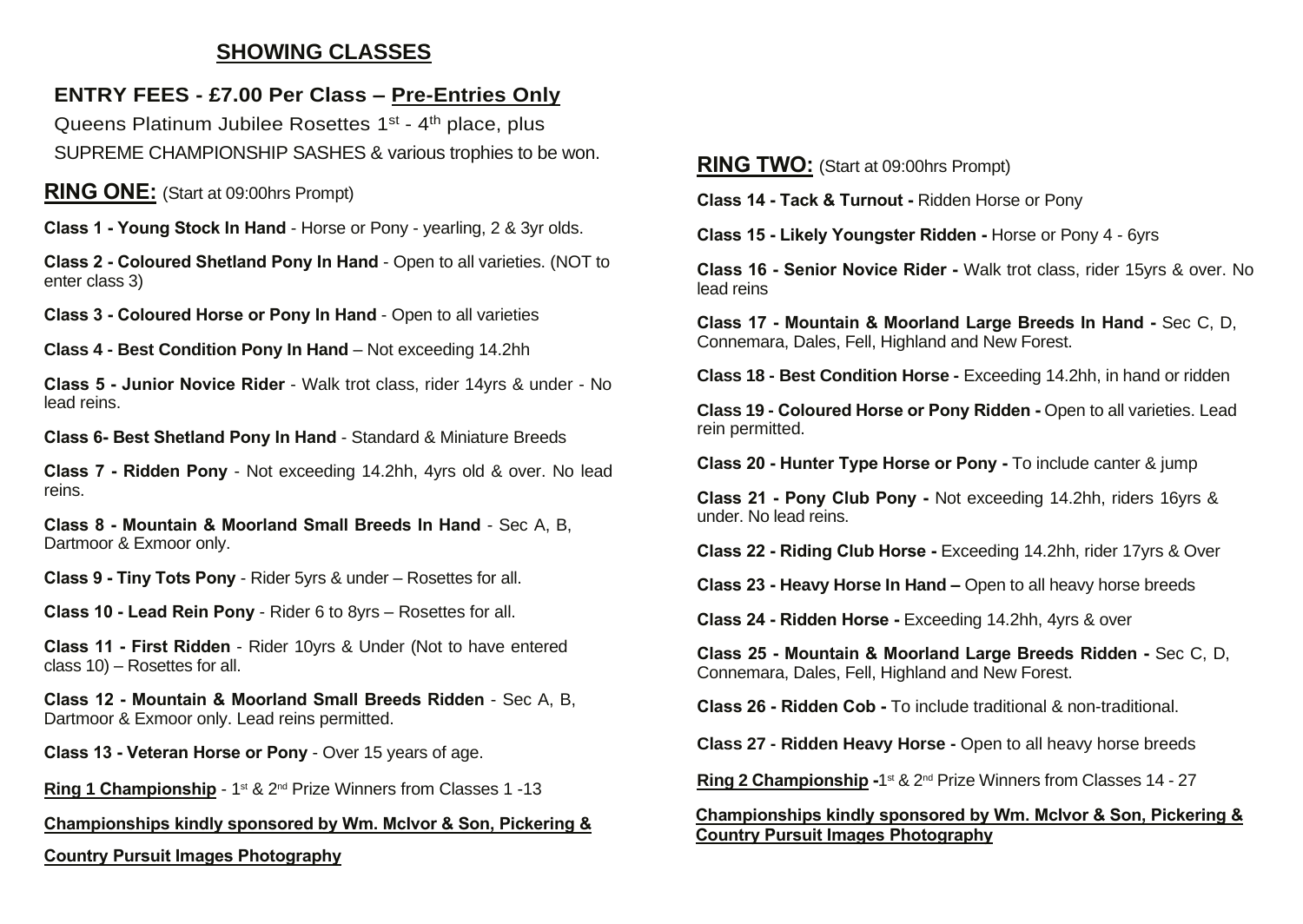# **SHOW JUMPING**

**RING THREE:** (10:00hrs – 11:30hrs)

**Clear Round Jumping -** Enter on the day - £3.00

# **SHOW JUMPING CLASSES**

# **ENTRY FEES - £7.00 Per Class Pre Entries**

# **ON THE DAY ENTRIES - £10.00 Per Class**

## **Queen's Platinum Jubilee Rosettes 1 st - 4 th place.**

**RING THREE:** (12:00hrs Start) No Lead Reins Permitted.

**Class 28 – 45cm** 

**Class 29 – 55cm**

**Class 30 – 65cm**

**Class 31 – 75cm** 

**Class 32 – 85cm**

**Class 33 – 95cm** 

Horses & Ponies will jump together.

At the judge's discretion - **IF** a high number of entries are received,

horses & ponies will be judged separately.

## **Any enquires please contact the Horse & Pony Secretary:**

**Via email – [Thorntonledalegala@yahoo.com](mailto:Thorntonledalegala@yahoo.com)**

**Or visit our Facebook page:** 

**Thornton le Dale Sports Association Gala**

**Or Instagram:** 

**Thornton le Dale Gala**